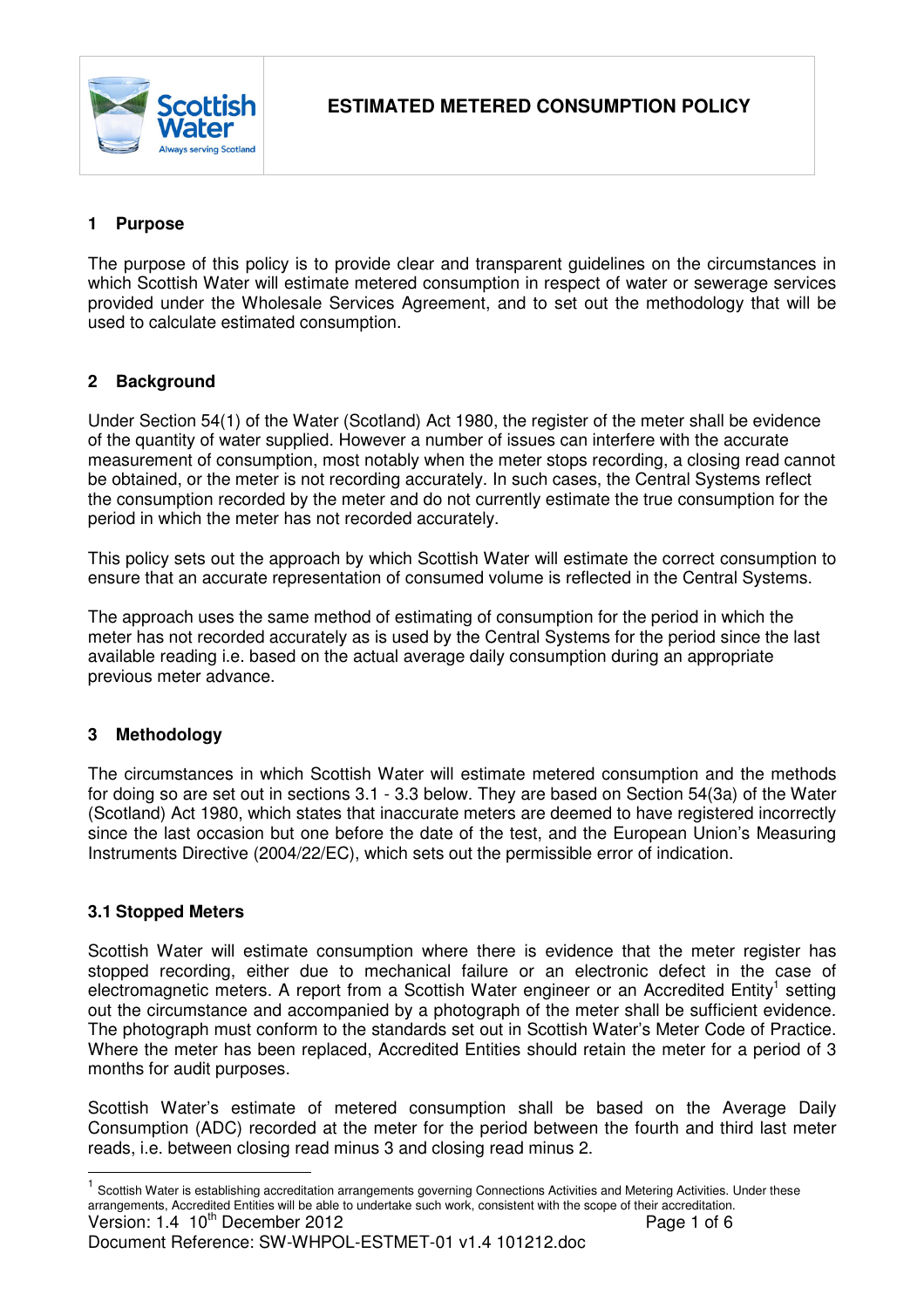

Scottish Water will then estimate consumption by applying the ADC figure to the period from the third last meter read (i.e. closing read minus 2) to the date of the repair or replacement. Estimated consumption will be applied either as an adjustment to settlement volume where the meter is repaired, or as an estimated closing read to the CMA where the meter is replaced.

Figure 1 demonstrates a typical consumption profile of a stopped meter where consumption has been estimated.



### **3.2 Unavailable Closing Reads**

A closing read is that of type F (Final), E (End) or X (Temporary Disconnection). Scottish Water will estimate consumption where it is not possible to obtain a closing meter read for the following reasons:

- Damaged meter dials
- The meter has been removed prior to Scottish Water or the Accredited Entity attending the site
- The meter is inaccessible during a Temporary Disconnection e.g. where the supply has been isolated prior to the meter due to inability to gain access to the property

A report from a Scottish Water engineer or an Accredited Entity shall be retained as evidence whatever the scenario. Where the dials are damaged or the meter has been previously removed, a photograph shall be taken as additional evidence. The photograph must conform to the standards set out in Scottish Water's Meter Code of Practice.

The estimate of metered consumption shall be based on the ADC recorded at the meter for the period between the third and second last meter reads, i.e. between closing read minus 2 and closing read minus 1.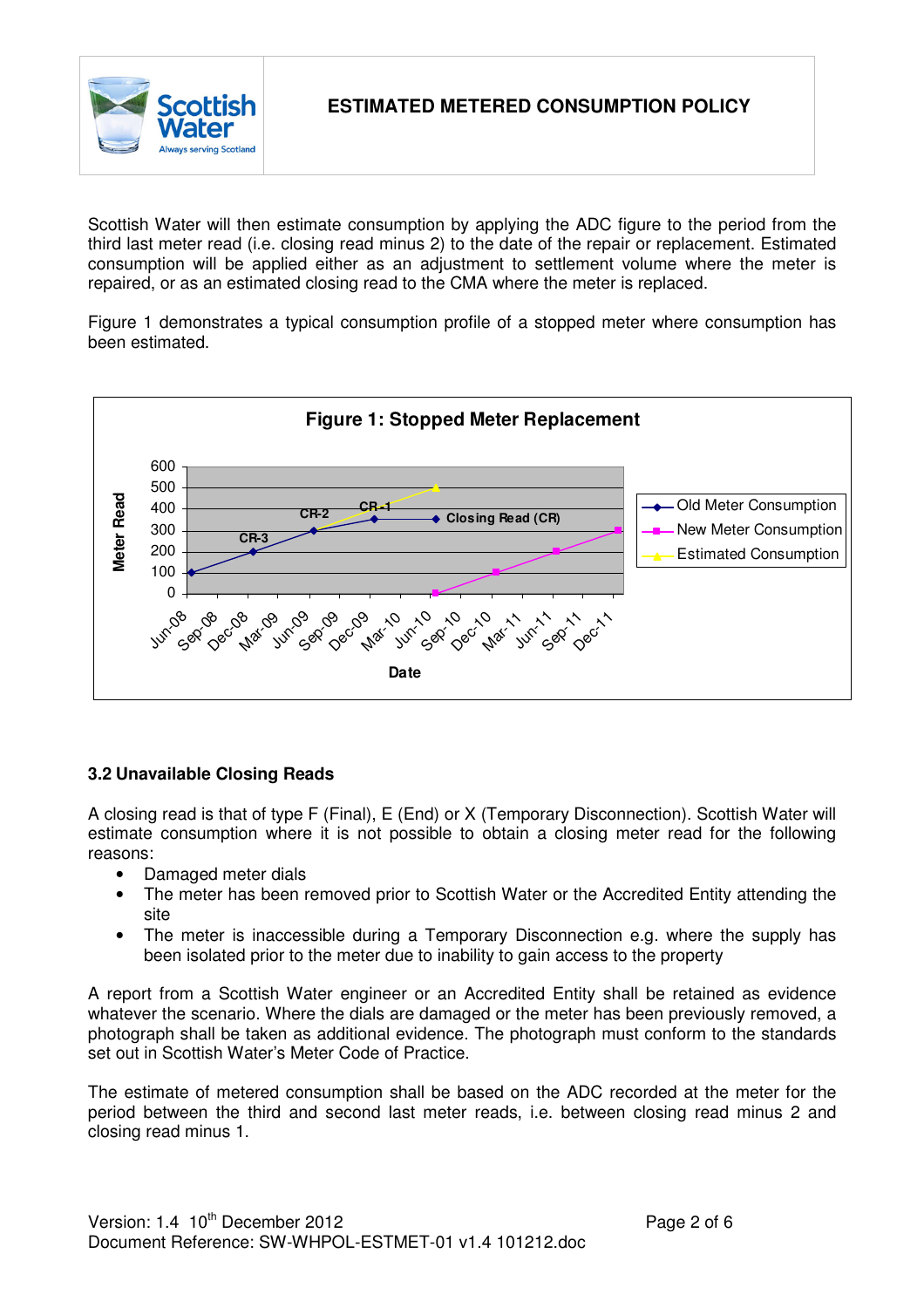

Scottish Water will then estimate consumption by applying the ADC figure to the period from the second last meter read (i.e. closing read minus 1) to the date of the site visit. Estimated consumption will be applied as an estimated closing read.

Figure 2 demonstrates a typical consumption profile where the closing read was unavailable.



### **3.3 Under or Over Recorded Consumption**

Scottish Water will estimate consumption where there is evidence that the meter has been under or over recording consumption on the basis of Section 54(3a) of the Water (Scotland) Act 1980 and the European Union's Measuring Instruments Directive (2004/22/EC). An Accuracy Test shall be carried out to ascertain whether the recorded consumption is accurate and, if not, to determine the error of indication. Scottish Water shall retain a record of the test results as evidence.

Meters shall be tested against the following flowrates (see Appendix 1 for definitions):

- Minimum (Q1)
- Transitional (Q2)
- Permanent (Q3)
- Overload (Q4).

Scottish Water shall calculate the average operational flowrate of the meter for the period from the third last meter read, i.e. closing read minus 2, to the date of the meter replacement.

Recorded consumption for settlement purposes will be amended where the error of indication exceeds:

- +/- 6% for meters whose average operational flowrate is between Q1 included and Q2 excluded
- +/- 2.5% for meters whose average operational flowrate is between Q2 included and Q4 included.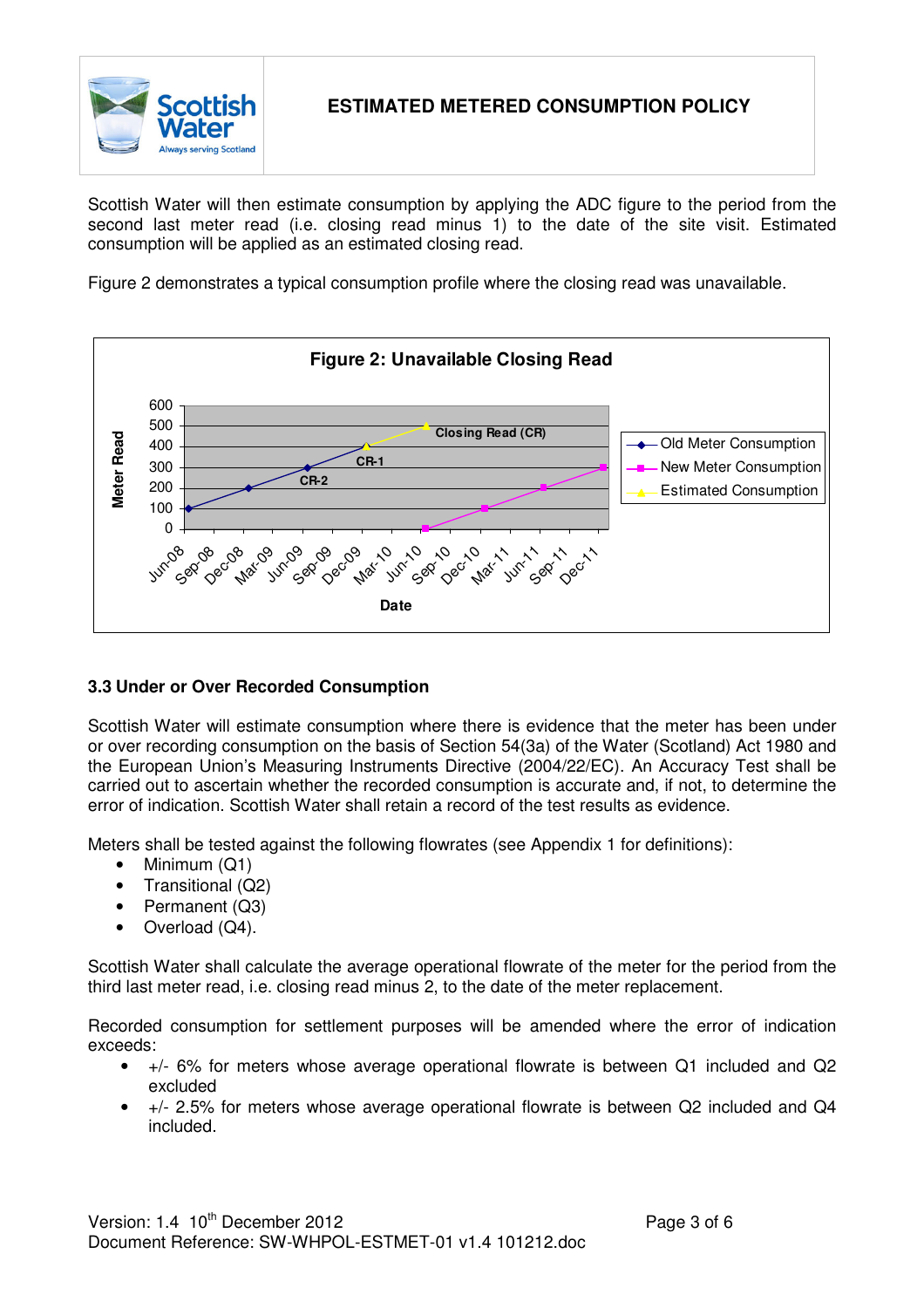

Scottish Water will amend metered consumption by the error of indication for the period from the third last meter read, i.e. closing read minus 2, to the date of the meter replacement. Estimated consumption will be applied as an adjustment to settlement volume.

Figure 3 demonstrates a typical consumption profile where a meter has failed an Accuracy Test, and is shown to have over recorded.



Figure 4 demonstrates a typical consumption profile where a meter has failed an Accuracy Test, and is shown to have under recorded.



### **4 Conditions**

The following conditions and exclusions will apply to estimated metered consumption:

**4.1** Scottish Water may specify alternative periods, to those specified above, for calculating Average Daily Consumption (ADC) where it considers that typical consumption is not represented, such as the same calendar period in the previous financial year.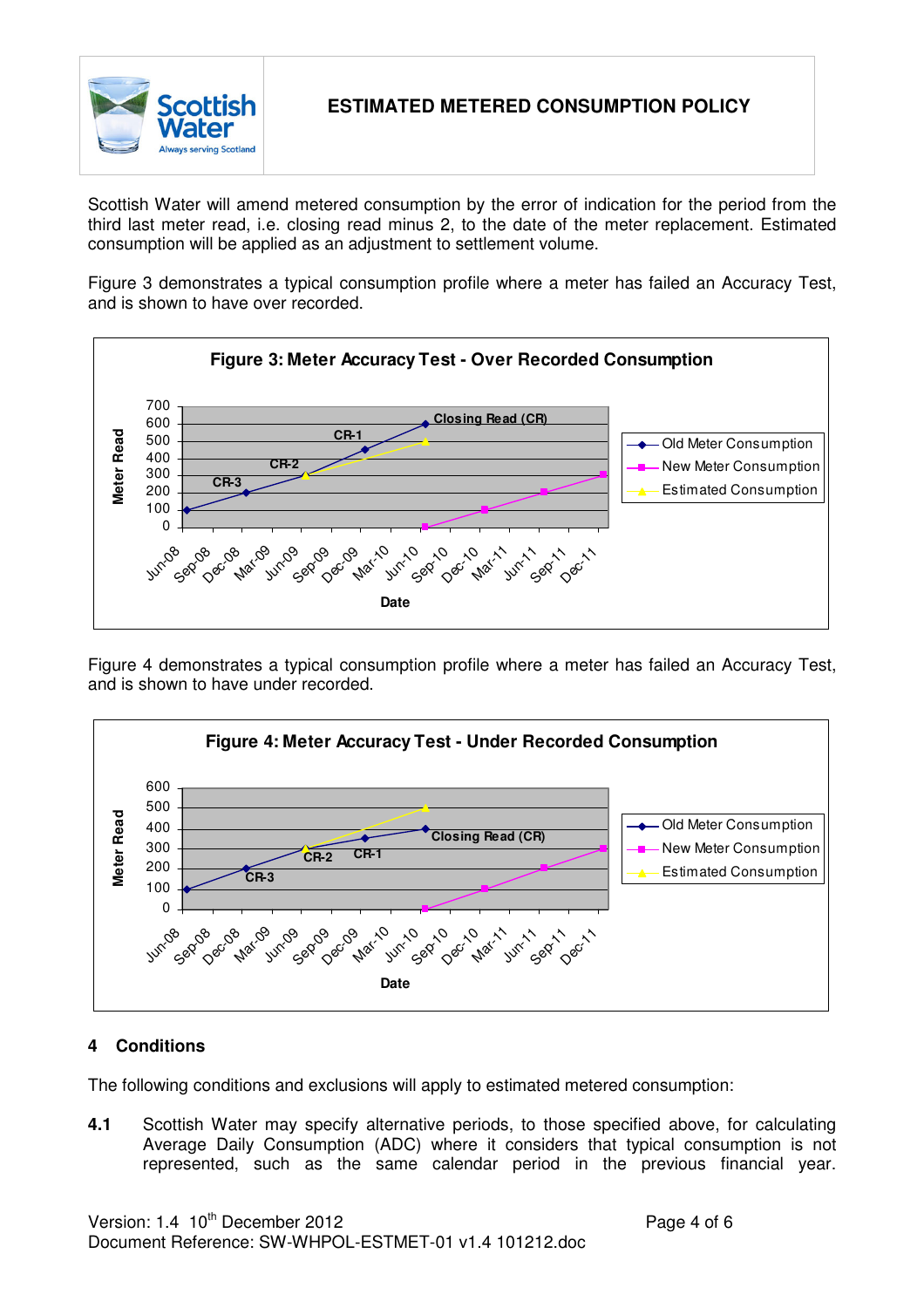

- **4.2** Where the metering activity has been delayed at the request of the customer or Licensed Provider, resulting in further inaccurate reads in the Central Systems, consumption will be amended from 1 read before the date of the original request/notification.
- **4.3** Where a meter has limited read history, Scottish Water will calculate ADC based on reads from the previous meter at the Supply Point. Where there is no previous meter, Scottish Water will monitor consumption on the new meter by taking 2 actual meter reads, at least one month apart, and calculating the ADC between these 2 reads.
- **4.4** Where photographic evidence is inconclusive, the report alone from the Scottish Water engineer or Accredited Entity may be considered to be sufficient depending on a review of the evidence.
- **4.5** When calculating ADC, Scottish Water will use reads that are at least 3 weeks apart for monthly read meters, and at least 4 months apart for bi-annually read meters.
- **4.6** It is the responsibility of the Licensed Provider to monitor meter readings taken on any Supply Point registered to them and establish if any reads showing an increase or decrease in consumption are due to variations in water consumption at the premises or whether the meter could be faulty or inaccurate. The Licensed Provider should report faulty or inaccurate meters without delay to Scottish Water in accordance with the relevant Operational Code process, as outlined in both the Wholesale Services Agreement and the Market **Code.**
- **4.7** There is no limit to the number of separate occurrences on which Scottish Water can estimate metered consumption at a Supply Point, provided that one of the circumstances in Section 3 is met.